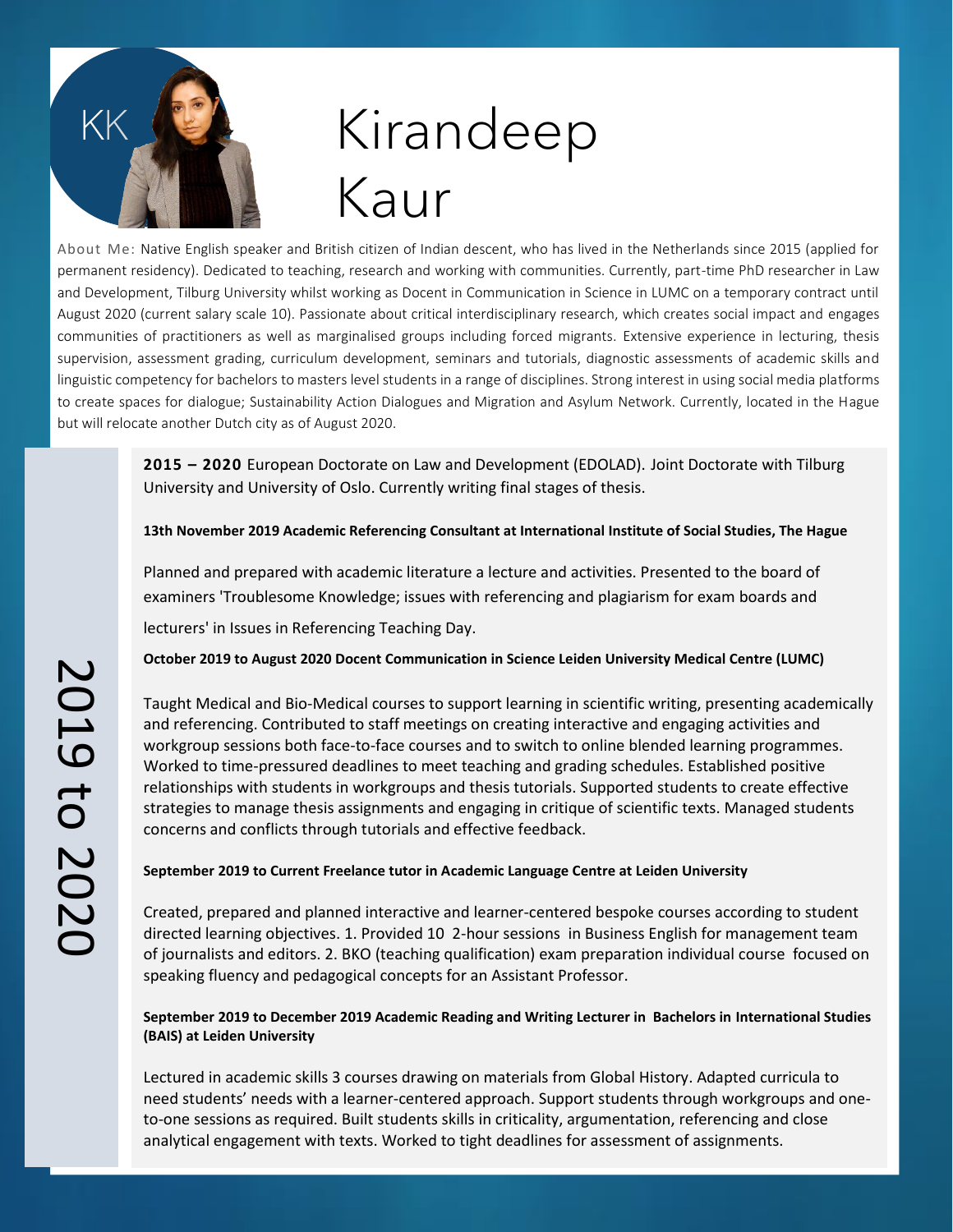**March 2019 EDOLAD Training Final year PhD** Law in Action North-West University, South Africa

**7th March 2019** Presented 'New methods in Law and Development: Action Research in KL, Malaysia' in North West University, Potchefstroom, South Africa

**May 2017 – May 2018** Conducted 11-month Legal Participatory Action Research in Kuala Lumpur, Malaysia. Worked with Syrian, Afghan, Somali and Rohingya forced migrant organisation. Ended my fieldwork with an event.

In **May 2018** I organised, 'Refugees as Development Actors; in their own voices' hosted by the Make it Right Movement at Brickfields Asia College, Kuala Lumpur in Malaysia.

**10th March 2018** Presented 'Refugee Women as Development Actors in KL' in Brickfields Asia College, UKT Law Y2 students 'We are not illegal' Human Rights and International Women's day Forum

**September 2017** at the COST Action IS1306 conference New Speakers in A Multilingual Europe: Policies and Practices in Coimbra University, Portugal, I organised two events: Photovoice Exhibition and Academic Panel

**Jan – September 2017** Project leader Valorising Voices; Refugee PhotoVoice Project

**25th – 26th July 2017** Sustainability and Social Innovation: Shaping Effective Change-makers, 2-day leadership training conducted by Prof. Dr Wayne Visser and Indira Kartallozi (IMPACTO)

**24th July 2017** 'Economic-Value of Refugee Entrepreneurs' in Kuala Lumpur, Malaysia. Hosted by Migrant Entrepreneurs International; United Kingdom; Impacto & UN Global Compact, Malaysia. Included participants from Malaysian Human Rights Commission, human rights NGOs such as Asylum Access.

**May 2017 – Kuala Lumpur Malaysia – Legal PAR – started the fieldwork** 

**19th – 21st April 2017** COST Action IS1306 writing retreat and workshop training in stakeholder engagement and research impact. Focus on communicating research to policy makers. Budapesti Metropolitan Egyetem

**23rd and 24th March 2017** Organised conference: Research Impact in Action; Refugees, New Speakers and Global Law **23rd March 2017** Presented 'Lawful Relations and Voice; living in a state of nonbelonging' in conference Research Impact in Action; Refugees, New Speakers and Global Law at Tilburg University, Netherlands

**February 2017 EDOLAD Training 3<sup>rd</sup> Year PhD** Communications with NGOs and Policy Makers Duesto University, Spain

**14th February 2017** Presented 'Solidarity and Voice; Wij Zijn Hier' in Solidarity in workshop titled 'Notions of Solidarity in and beyond Law and Development'

2019

201

 $\infty$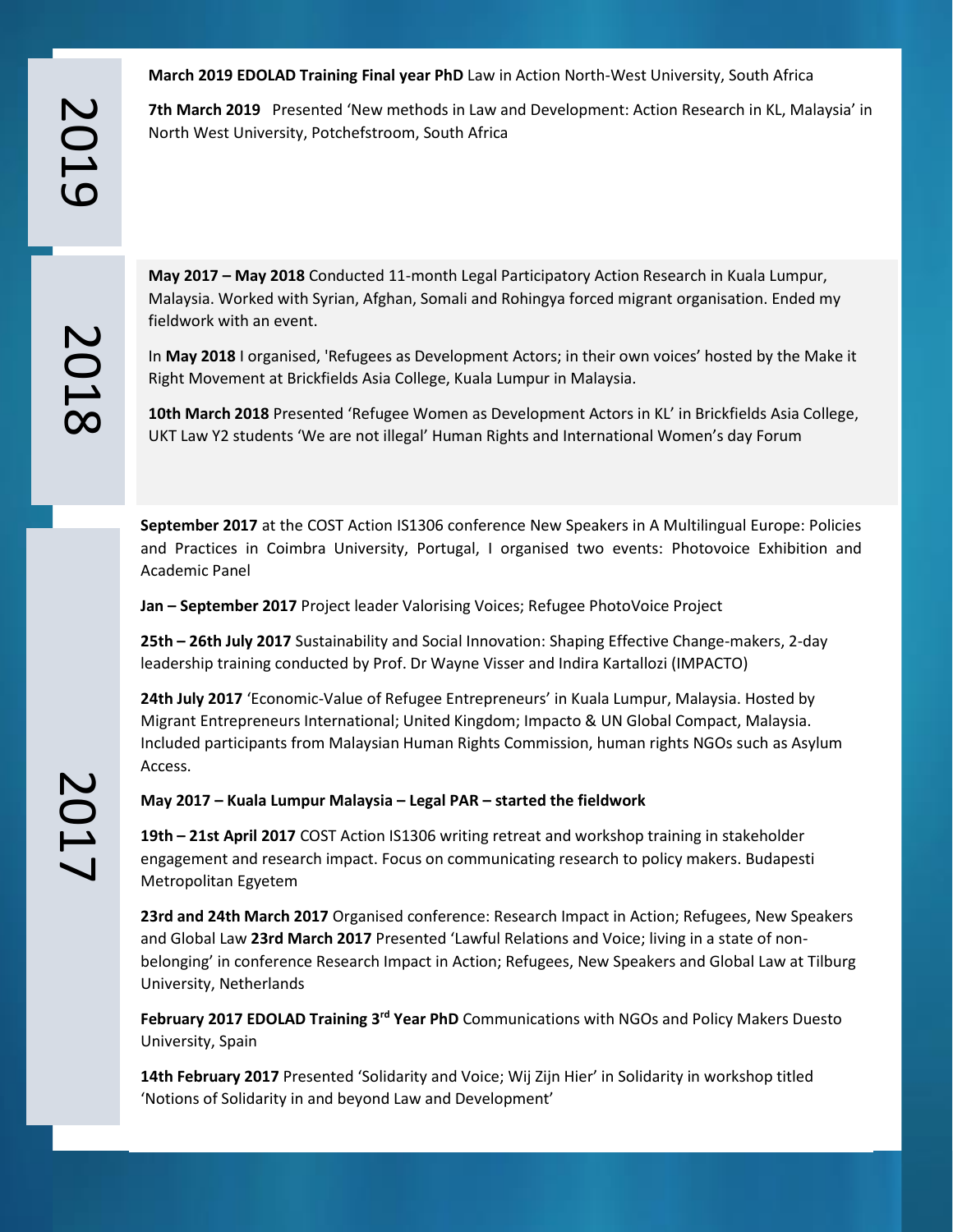### **24th – 25th September 2016** participated in programme planning, organisational conference planning meeting and workgroup 10 New Speakers, Legitimacy and Governmentality for COST Action IS1306 in National University of Ireland at Galway.

**11th – 13th May 2016** I chaired hosted the Network Round Table on "Migration and Asylum" organised by myself and Dr Cassie Smith-Christmas at the COST Action IS1306 New Speakers Whole Action Conference in Hamburg, Germany.

**April 2016** Held a workshop on 'Refugees and Development' and Examined final coursework for the (CADES) Master of Cultures & Development Studies course in the University of Leuven, Belgium

**February 2016 EDOLAD Training 2nd Year PhD** Fieldwork Training Tartu University, Estonia

Was student representative for EDOLAD for the first year and took part in Consortium meetings to discuss planning for the programme 2015 - 2016.

**November – December 2015** Research Visit to Oslo University, Norway. **1st December 2015** Presented 'Malema; forced migration and a legacy of violence and development' in a Rights, Individuals, Culture and Society (RIKS) seminar, Department of Law, University of Oslo, Norway

**1 st Year PhD EDOLAD Training** Legal Methodology Tilburg University, the Netherlands **January 2015 Started PhD in Tilburg University, Netherlands**

**20th - 22nd November 2014** Coordinated and chaired a panel on the issues of New speakers in the workplace: legitimacy, resources and authentication at COST Action IS1306 New Speakers in a Multilingual Europe: Opportunities and Challenges Symposium, Barcelona, Spain

**2014 – 2018** Joined EU-funded COST Action IS1306 New Speakers in a Multilingual Europe: Opportunities and Challenges (COST Action IS1306 New Speakers). This network included over 25 universities across Europe.

**April 2014 - September 2014:** EAP Tutor at Birmingham City University in UK and China

8 Week EAP TUTOR for Birmingham City University in Beihang University, Beijing, China. Followed by 10 week course in Birmingham City University and 2-week revision and resubmission course in Birmingham City University

**13th – 15th August 2014** Presentation of research in Flows, Places and Boundaries – Migratory Challenges and New Agendas Nordic Migration Research (MNR) Conference, Centre for Advanced Migration Studies University of Copenhagen

**Feb – April 2014** Writing for Scholarly Publication, Centre for Academic Writing, Coventry University

201

 $\mathbf 0$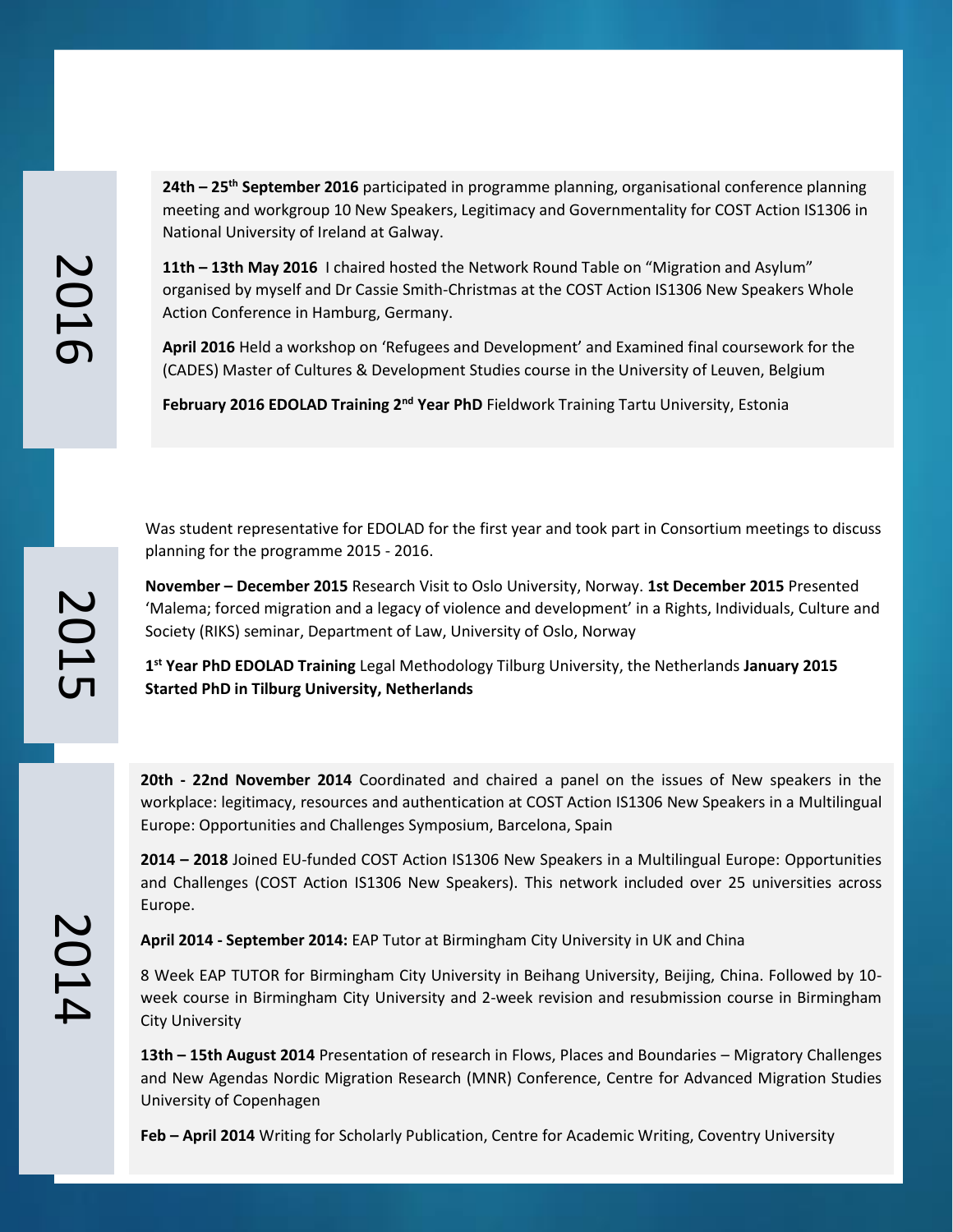**November 2013** Grundtvig Grant awarded to participate and present in ECORYS 9-day training for Working with refugees and asylum seekers: good European practices for better work in Venice, Italy November 2013 Gave 1-hour presentation on Language and Civil Society Organisations and Spaces for Refugee Inclusion at ECORYS 9-day training for Working with refugees and asylum seekers: good European practices for better work in Venice, Italy. Started **Migration and Asylum Network** digital platform (until 2017).

**October 2013** – MSSc Social and Community Development, Queens University Belfast Awarded with Distinction

**August 2013 to September 2013**: EAP TUTOR at Birmingham City University

6 Week EAP course for mixed discipline learners at master's level. Disciplines ranged from Journalism, Real Estate Management, to International Business.

**May 2013 to July 2013**: EAP TUTOR for Birmingham City University in Nanjing University of Science and Technology in Nanjing, China - 8-week EAP course for information technology undergraduate learners

**September 2012 – June 2013** Conducted Research using ethnographic interviews for MSSc Dissertation: What is the role of linguistic capital in the inclusion or exclusion of refugees and asylum seekers in civil society? HAPANI were key participants.

**August 2012 to September 2012:** EAP TUTOR at University of Birmingham

6-week presessional course. Taught academic English and essay writing skills, making presentations along with grammar and vocabulary relevant to undergraduate Engineering students. This course was more in line with an English for Specific Academic Purposes approach. Marked and assessed at University and IELTS levels.

**2012** Level 3 OCN Peace and Reconciliation, Ballynafeigh Community Centre, Northern Ireland

**2012** Level 2 OCN Community Development and Good Relations EGR, Tides Training, Northern Ireland

**January – June 2012** Community Research Project: Creating Social Media Platforms as Shared Community Spaces at Ballynafeigh Community Development Association Conducted an organisation-wide qualitative primary research project to explore the social media options for local community development organisation in South Belfast. Supported overall strategic review of organisational transparency in relation to their service provision and local communities' needs.

**December 2011 –December 2012** Project coordinator at the Horn of Africa People's Aid Northern Ireland (working with target group: refugees and asylum seekers).

**Community Development and English Language Project** Consulted on English language teaching and course development. Participated in meetings with funders, board of directors and staff to create a new project; budget plans, strategic plan and conducted participatory meetings with board managers and forced migrants.

**Three Steps to Employment Project** Consulted on English language teaching and course development. Conducted secondary research to support overall knowledge. Participated in meetings with funders, board of directors and staff to collaborate and create a new project.